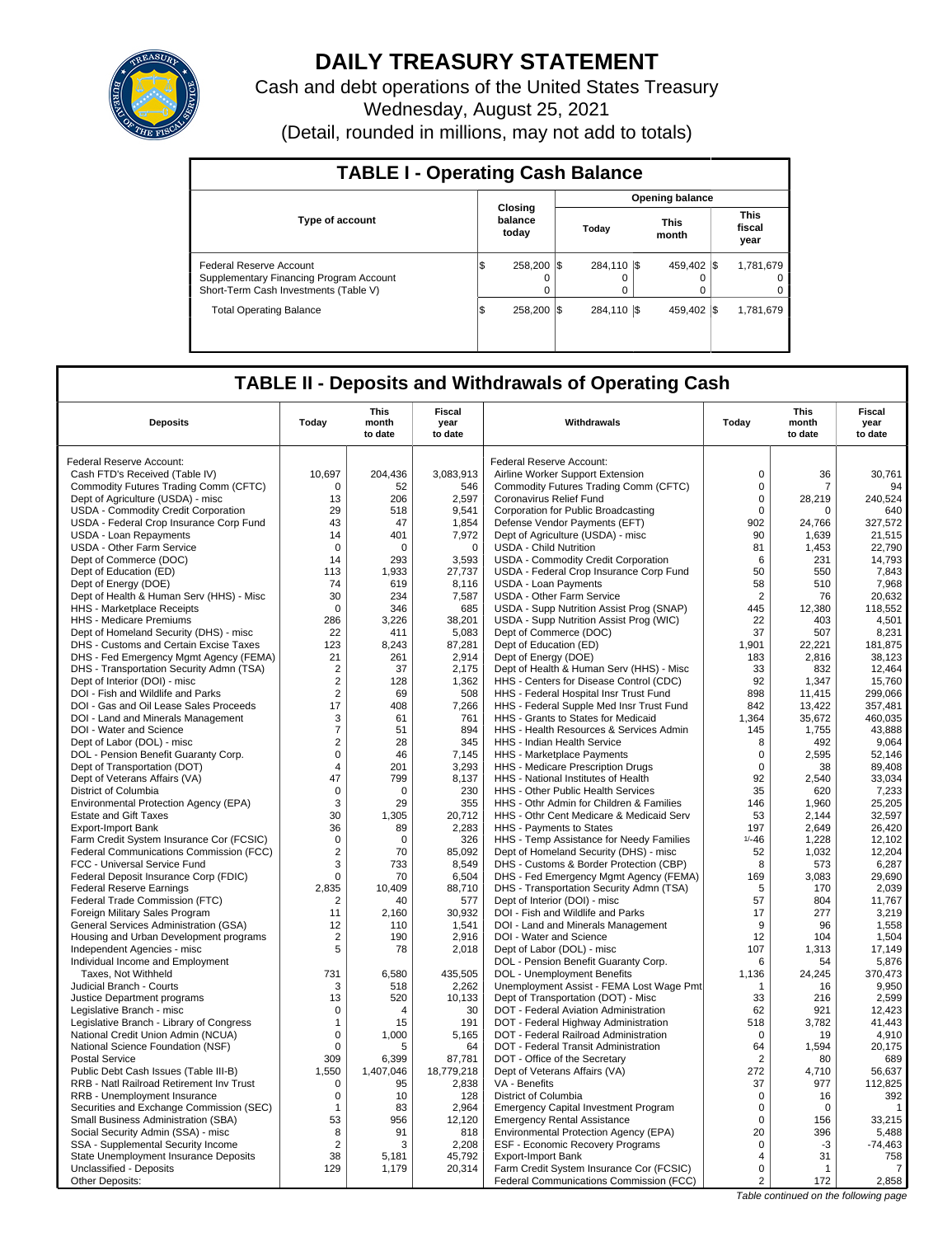| <b>TABLE II cont. - Deposits and Withdrawals of Operating Cash</b> |
|--------------------------------------------------------------------|
|--------------------------------------------------------------------|

| <b>Deposits</b>                                                                     | Today    | This<br>month<br>to date | Fiscal<br>year<br>to date | Withdrawals                                                                       | Today                       | This<br>month<br>to date          | Fiscal<br>year<br>to date  |
|-------------------------------------------------------------------------------------|----------|--------------------------|---------------------------|-----------------------------------------------------------------------------------|-----------------------------|-----------------------------------|----------------------------|
| Federal Housing Admin: Note Sales                                                   | 56       | 1,580                    | 19,293                    | FCC - Universal Service Fund                                                      | 36                          | 247                               | 7,496                      |
|                                                                                     |          |                          |                           | Federal Deposit Insurance Corp (FDIC)                                             | $\mathbf{1}$                | 27                                | 830                        |
|                                                                                     |          |                          |                           | Federal Employees Insurance Payments                                              | 312                         | 6,485                             | 80,566                     |
|                                                                                     |          |                          |                           | Federal Salaries (EFT)                                                            | 126                         | 14,734                            | 188,024                    |
|                                                                                     |          |                          |                           | Federal Trade Commission (FTC)                                                    | $\mathbf 0$                 | 68                                | 522                        |
|                                                                                     |          |                          |                           | General Services Administration (GSA)                                             | 73                          | 2,049                             | 24,370                     |
|                                                                                     |          |                          |                           | Housing and Urban Development programs                                            | 118                         | 5,826                             | 65,810                     |
|                                                                                     |          |                          |                           | Independent Agencies - misc                                                       | 14                          | 308                               | 3,540                      |
|                                                                                     |          |                          |                           | Interest on Treasury Securities                                                   | $\Omega$                    | 52.359                            | 277.412                    |
|                                                                                     |          |                          |                           | IRS - Advanced Child Tax Credit (EFT)                                             | 344                         | 11,829                            | 24,565                     |
|                                                                                     |          |                          |                           |                                                                                   |                             |                                   |                            |
|                                                                                     |          |                          |                           | IRS - Economic Impact Payments (EFT)                                              | 427                         | 930                               | 442,620                    |
|                                                                                     |          |                          |                           | IRS Tax Refunds Business (EFT)                                                    | 35                          | 1,573                             | 28,186                     |
|                                                                                     |          |                          |                           | IRS Tax Refunds Individual (EFT)                                                  | 1,977                       | 13,402                            | 332,125                    |
|                                                                                     |          |                          |                           | Judicial Branch - Courts                                                          | 377                         | 467                               | 1,949                      |
|                                                                                     |          |                          |                           | Justice Department programs                                                       | 98                          | 1,647                             | 19,175                     |
|                                                                                     |          |                          |                           | Legislative Branch - misc                                                         | $\overline{4}$              | 85                                | 1,131                      |
|                                                                                     |          |                          |                           | Legislative Branch - Library of Congress                                          | $\overline{1}$              | 27                                | 668                        |
|                                                                                     |          |                          |                           | <b>NASA</b>                                                                       | 194                         | 1,686                             | 18,156                     |
|                                                                                     |          |                          |                           | National Credit Union Admin (NCUA)                                                | $\Omega$                    | 5                                 | 1,851                      |
|                                                                                     |          |                          |                           | National Science Foundation (NSF)                                                 | 36                          | 665                               | 6,170                      |
|                                                                                     |          |                          |                           | Postal Service Money Orders and Other                                             | 198                         | 2,740                             | 38,518                     |
|                                                                                     |          |                          |                           | Public Debt Cash Redemp. (Table III-B)                                            | 1,556                       | 1,327,508                         | 17,494,253                 |
|                                                                                     |          |                          |                           | Railroad Retirement Board (RRB) - misc                                            | $\Omega$                    | $\mathbf{1}$                      | 43                         |
|                                                                                     |          |                          |                           | RRB - Benefit Payments                                                            | $\mathbf{1}$                | 1,162                             | 12,882                     |
|                                                                                     |          |                          |                           | Securities and Exchange Commission (SEC)                                          | $\overline{2}$              | 111                               | 1,120                      |
|                                                                                     |          |                          |                           | Small Business Administration (SBA)                                               | 3,981                       | 80,012                            | 629,272                    |
|                                                                                     |          |                          |                           | Social Security Admin (SSA) - misc                                                | 23                          | 302                               | 4.198                      |
|                                                                                     |          |                          |                           | SSA - Benefits Payments                                                           | 20,403                      | 84,348                            | 915,684                    |
|                                                                                     |          |                          |                           | SSA - Supplemental Security Income                                                | 8                           | 218                               | 50.182                     |
|                                                                                     |          |                          |                           | <b>Transportation Services</b>                                                    | 77                          | 997                               | 998                        |
|                                                                                     |          |                          |                           | Other Withdrawals:                                                                |                             |                                   |                            |
|                                                                                     |          |                          |                           | <b>State Department</b>                                                           | 69                          | 1,256                             | 15,906                     |
|                                                                                     |          |                          |                           |                                                                                   | 86                          | 4,209                             |                            |
|                                                                                     |          |                          |                           | Thrift Savings Plan Transfer<br>Unclassified                                      |                             |                                   | 71,397                     |
|                                                                                     |          |                          |                           |                                                                                   | 2,499                       | 26,131                            | 306.866                    |
| <b>Total Other Deposits</b><br>Change in Balance of Uncollected                     | 56       | 4.178                    | 75,234                    | Total, Other Withdrawals                                                          | 2,654                       | 42,224                            | 690,181                    |
| Funds                                                                               | 0        | 0                        | $\mathbf 0$               |                                                                                   |                             |                                   |                            |
| <b>Transfers from Depositaries</b>                                                  | 0        | $\mathbf 0$              | $\Omega$                  | <b>Transfers to Depositaries</b>                                                  | $\mathbf 0$                 | $\mathbf 0$                       | $\mathbf 0$                |
|                                                                                     |          |                          |                           |                                                                                   |                             |                                   |                            |
| <b>Total Federal Reserve Account</b>                                                | 17,399   | 1,672,201                | 23,053,014                | <b>Total Federal Reserve Account</b>                                              | 43,310                      | 1,873,403                         | 24,576,493                 |
| Short-Term Cash Investments:<br>Transfers from Federal Reserve Account<br>(Table V) | $\Omega$ | $\Omega$                 | $\Omega$                  | Short-Term Cash Investments:<br>Transfers to Federal Reserve Account<br>(Table V) | $\Omega$                    |                                   |                            |
| Total Deposits (excluding transfers)                                                | 17,399   | \$1,672,201              | \$23,053,014              | Total Withdrawals (excluding transfers)                                           |                             | 43,310 \$ 1,873,403 \$ 24,576,493 |                            |
|                                                                                     |          |                          |                           |                                                                                   |                             |                                   |                            |
|                                                                                     |          |                          |                           | Net Change in Operating Cash Balance                                              | l\$<br>$-25,910$ $\sqrt{5}$ |                                   | $-201,202$ \$ $-1,523,479$ |

|                                                                                                                                                                                                                                                                                                                                                                                                                                |                                                     |                                                                                                                                    |                                                                                                                |                                                                                                                                                                                                                                                                                                                                      |                             |                                                                                                                         | See Footnote                                                                                                                            |
|--------------------------------------------------------------------------------------------------------------------------------------------------------------------------------------------------------------------------------------------------------------------------------------------------------------------------------------------------------------------------------------------------------------------------------|-----------------------------------------------------|------------------------------------------------------------------------------------------------------------------------------------|----------------------------------------------------------------------------------------------------------------|--------------------------------------------------------------------------------------------------------------------------------------------------------------------------------------------------------------------------------------------------------------------------------------------------------------------------------------|-----------------------------|-------------------------------------------------------------------------------------------------------------------------|-----------------------------------------------------------------------------------------------------------------------------------------|
|                                                                                                                                                                                                                                                                                                                                                                                                                                |                                                     |                                                                                                                                    |                                                                                                                | <b>TABLE III-A - Public Debt Transactions</b>                                                                                                                                                                                                                                                                                        |                             |                                                                                                                         |                                                                                                                                         |
| <b>Issues</b>                                                                                                                                                                                                                                                                                                                                                                                                                  |                                                     | <b>This</b><br>Today<br>month<br>to date                                                                                           |                                                                                                                | <b>Redemptions</b>                                                                                                                                                                                                                                                                                                                   | Today                       | <b>This</b><br>month<br>to date                                                                                         | Fiscal<br>year<br>to date                                                                                                               |
| Marketable:<br>Bills:<br><b>Regular Series</b><br><b>Cash Management Series</b><br><b>Notes</b><br><b>Bonds</b><br>Inflation-Protected Securities Increment<br><b>Federal Financing Bank</b><br>Nonmarketable:<br>United States Savings Securities:<br>Cash Issue Price<br>Interest Increment<br><b>Government Account Series</b><br>Hope Bonds<br>Domestic Series<br><b>Foreign Series</b><br>State and Local Series<br>Other | 0<br>$\Omega$<br>479<br>5<br>305,053<br>34<br>1,511 | $0 \,$ $\upbeta$<br>702,390 \$<br>230,008<br>374,374<br>65,344<br>12,366<br>$\Omega$<br>105<br>348<br>5,913,056<br>3,983<br>31,125 | 9,712,517<br>4,190,142<br>3,765,170<br>628,868<br>73,032<br>1,338<br>3,610<br>94,705,407<br>117,262<br>373,187 | Marketable:<br><b>Bills</b><br><b>Notes</b><br><b>Bonds</b><br><b>Federal Financing Bank</b><br>Nonmarketable:<br><b>United States Savings Securities</b><br><b>Government Account Series</b><br>Hope Bonds<br><b>Domestic Series</b><br><b>Foreign Series</b><br><b>State and Local Series</b><br>Other<br><b>Total Redemptions</b> | 0<br>37<br>305,540<br>1,514 | $1,007,408$ \\$<br>1\$<br>269,062<br>9,506<br>709<br>6,005,738<br>$\Omega$<br>9,683<br>31,140<br>307,096 \$7,333,246 \$ | 14,864,450<br>2,052,315<br>29,649<br>1,209<br>9,500<br>94,592,909<br>$\Omega$<br>71,549<br>$\Omega$<br>94,141<br>372,650<br>112,088,371 |
| <b>Total Issues</b>                                                                                                                                                                                                                                                                                                                                                                                                            | 307,085                                             | 7,333,099 \$<br>IS.                                                                                                                | 113,570,554                                                                                                    | Net Change in Public Debt Outstanding                                                                                                                                                                                                                                                                                                | $-12$ $\sqrt{3}$<br>1\$     | $-147$ $\sqrt{3}$                                                                                                       | 1,482,184                                                                                                                               |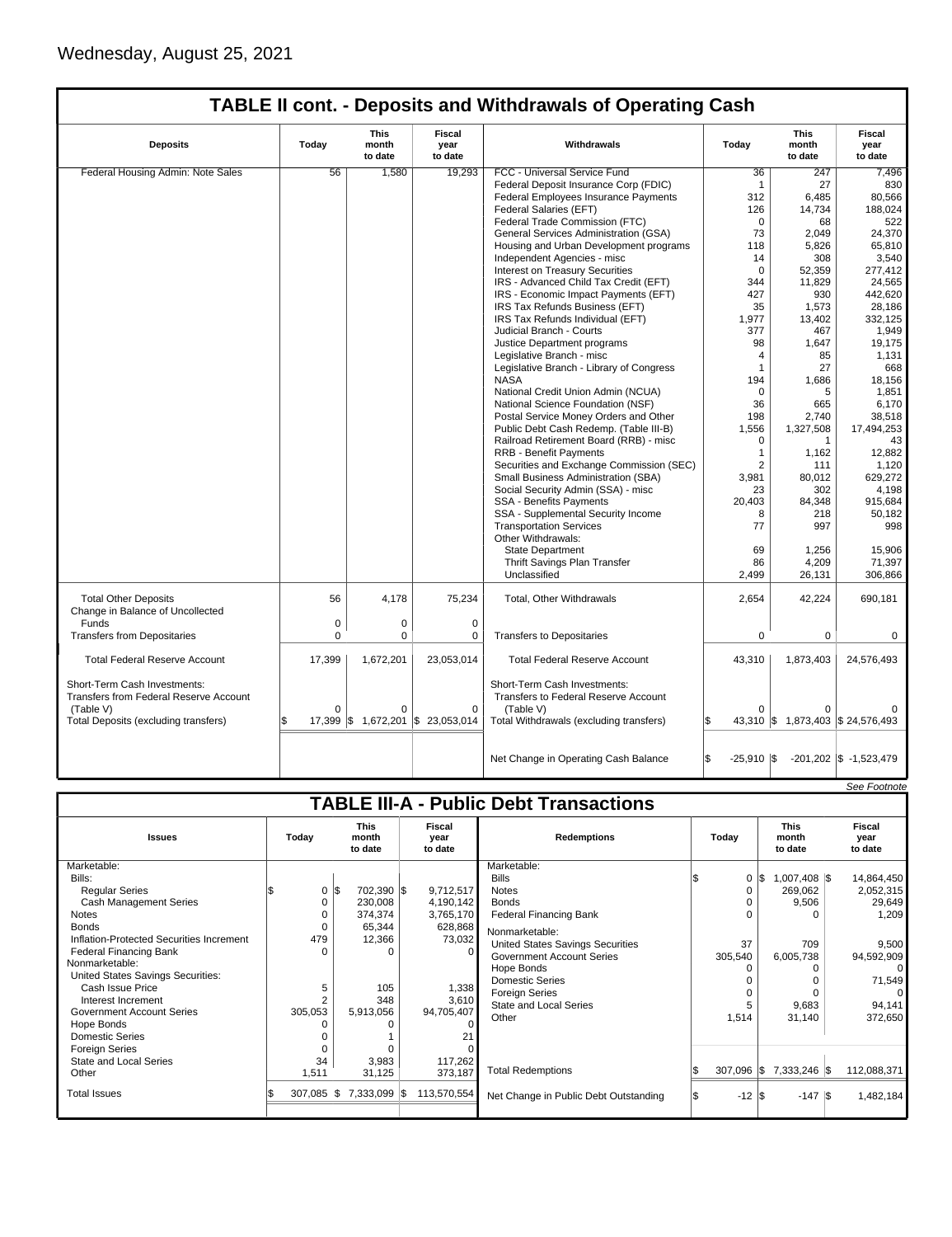| <b>TABLE III-B - Adjustment of Public Debt</b><br><b>Transactions to Cash Basis</b>                                                                                                                             |           |                               |            |                                      |                                           |  |  |                                 |                           |  |
|-----------------------------------------------------------------------------------------------------------------------------------------------------------------------------------------------------------------|-----------|-------------------------------|------------|--------------------------------------|-------------------------------------------|--|--|---------------------------------|---------------------------|--|
| <b>Transactions</b>                                                                                                                                                                                             | Today     |                               |            |                                      |                                           |  |  | <b>This</b><br>month<br>to date | Fiscal<br>year<br>to date |  |
| Public Debt Cash Issues:<br>Public Debt Issues (Table III-A)<br>Premium on New Issues<br>Discount on New Issues:<br>Bills $(-)$<br>Bonds and Notes (-)                                                          | \$        | 307,085<br>O<br>$\Omega$<br>0 | I\$        | 7,333,099<br>1,556<br>145<br>1,693   | \$13,570,554<br>21,067<br>2,665<br>28,815 |  |  |                                 |                           |  |
| Federal Financing Bank (-)<br>Government Account Transactions (-)<br>Hope Bonds (-)<br>Interest Increment on United States<br>Savings Securities (-)<br>Inflation-Protected Securities Increment                |           | n<br>305,053<br>2<br>479      |            | O<br>5,913,056<br>O<br>348<br>12,366 | 94,705,407<br>3.610<br>71,907             |  |  |                                 |                           |  |
| <b>Total Public Debt Cash Issues</b><br>Deposited in Federal Reserve Account<br>Public Debt Cash Redemptions:<br>Public Debt Redemptions (Table III-A)                                                          | \$<br>l\$ | 1,550<br>307,096              | l\$<br>l\$ | 1,407,046<br>7,333,246               | \$18,779,218<br>\$12,088,371              |  |  |                                 |                           |  |
| Premium on Debt Buyback Operation<br>Discount on Debt Buyback Operation (-)<br>Federal Financing Bank (-)<br>Government Account Transactions (-)<br>Hope Bonds (-)<br><b>Total Public Debt Cash Redemptions</b> |           | 0<br>o<br>o<br>305,540<br>ი   |            | 0<br>0<br>0<br>6,005,738<br>O        | n<br>1.209<br>94,592,909<br>Ω             |  |  |                                 |                           |  |
| Withdrawn from Federal Reserve Acct.                                                                                                                                                                            | l\$       | $1,556$ $\sqrt{5}$            |            |                                      | 1,327,508 \$17,494,253                    |  |  |                                 |                           |  |

| <b>TABLE III-C - Debt Subject to Limit</b>                                        |                           |                                                           |                           |                           |  |  |  |  |  |  |
|-----------------------------------------------------------------------------------|---------------------------|-----------------------------------------------------------|---------------------------|---------------------------|--|--|--|--|--|--|
|                                                                                   | Closing                   | Opening balance                                           |                           |                           |  |  |  |  |  |  |
| <b>Balance Transactions</b>                                                       | balance<br>todav          | Today                                                     | <b>This</b><br>month      | Fiscal<br>year            |  |  |  |  |  |  |
| Debt Held by the Public<br>Intragovernmental Holdings<br><b>Total Public Debt</b> | \$22,248,957<br>6.178.617 | \$22,237,978<br>6,189,608                                 | \$22,284,628<br>6.143.094 | \$21,018,952<br>5,926,439 |  |  |  |  |  |  |
| Outstanding<br>Less: Debt Not<br>Subject to Limit:                                | 28,427,575                | 28,427,586                                                | 28,427,722                | 26,945,391                |  |  |  |  |  |  |
| Other Debt                                                                        | 478                       | 478                                                       | 478                       | 478                       |  |  |  |  |  |  |
| <b>Unamortized Discount</b>                                                       | 19,606                    | 19,618                                                    | 19,753                    | 17,271                    |  |  |  |  |  |  |
| <b>Federal Financing Bank</b>                                                     | 6,053                     | 6,053                                                     | 6,053                     | 7,262                     |  |  |  |  |  |  |
| Hope Bonds<br>Plus: Other Debt Subject to Limit<br>Guaranteed Debt of             | 0                         | O                                                         | 0                         | o                         |  |  |  |  |  |  |
| Government Agencies                                                               | $\Omega$                  | $\Omega$                                                  | 0                         | 0                         |  |  |  |  |  |  |
| <b>Total Public Debt</b><br>Subject to Limit                                      |                           | \$28,401,438   \$28,401,438   \$28,401,438   \$26,920,380 |                           |                           |  |  |  |  |  |  |
| <b>Statutory Debt Limit</b>                                                       | \$28,401,463              | \$28,401,463                                              | \$28,401,463              | SUSP-1                    |  |  |  |  |  |  |
|                                                                                   |                           |                                                           |                           |                           |  |  |  |  |  |  |

| See Footnote |
|--------------|
|--------------|

| <b>TABLE IV - Federal Tax Deposits</b>                                                                                                                                                                                                               |       |                                                  |     |                                                           |                           |                                                                      |  |  |  |  |
|------------------------------------------------------------------------------------------------------------------------------------------------------------------------------------------------------------------------------------------------------|-------|--------------------------------------------------|-----|-----------------------------------------------------------|---------------------------|----------------------------------------------------------------------|--|--|--|--|
| Classification                                                                                                                                                                                                                                       | Today |                                                  |     | <b>This</b><br>month<br>to date                           | Fiscal<br>year<br>to date |                                                                      |  |  |  |  |
| Withheld Income and Employment Taxes<br><b>Individual Income Taxes</b><br><b>Railroad Retirement Taxes</b><br><b>Excise Taxes</b><br><b>Corporation Income Taxes</b><br><b>Federal Unemployment Taxes</b><br>Estate and Gift Taxes & Misc IRS Rcpts. | \$    | $10,112$ \$<br>272<br>32<br>458<br>111<br>1<br>6 |     | 197,950 \$<br>5,103<br>362<br>4,487<br>3,862<br>583<br>91 |                           | 2,465,914<br>332,164<br>4,758<br>64,201<br>309,395<br>6,348<br>4,527 |  |  |  |  |
| Total                                                                                                                                                                                                                                                | \$    | $10,993$ \$                                      |     | 212,438 \$                                                |                           | 3,187,307                                                            |  |  |  |  |
| Cash Federal Tax Deposits:<br>Direct<br><b>Through Depositaries</b>                                                                                                                                                                                  | \$    | $120$ $\textsf{\$}$<br>10,577                    |     | $2,032$ \$<br>202,403                                     |                           | 27,631<br>3,056,282                                                  |  |  |  |  |
| Total Cash FTD's<br>Inter-agency Transfers                                                                                                                                                                                                           | \$    | 10,697<br>295                                    | 1\$ | 204,436<br>8,003                                          | 1\$                       | 3,083,913<br>103,394                                                 |  |  |  |  |
| Total                                                                                                                                                                                                                                                | \$    | 10,993                                           | 1\$ | 212,438                                                   | 1\$                       | 3,187,307                                                            |  |  |  |  |
|                                                                                                                                                                                                                                                      |       |                                                  |     |                                                           |                           |                                                                      |  |  |  |  |

|                                              |   |          |     |          |          |     | <i><b>JEE FUULIUIE</b></i> |  |  |
|----------------------------------------------|---|----------|-----|----------|----------|-----|----------------------------|--|--|
| <b>TABLE V - Short-Term Cash Investments</b> |   |          |     |          |          |     |                            |  |  |
|                                              |   |          |     |          |          |     |                            |  |  |
| <b>Balance Transactions</b>                  |   | А        |     | в        | с        |     | <b>Total</b>               |  |  |
| Opening Balance Today<br>Deposits:           | S | $\Omega$ | 1\$ | 0        | l\$<br>0 | l\$ |                            |  |  |
| <b>Transfers to Depositaries</b>             |   | O        |     | 0        | 0        |     |                            |  |  |
| <b>Special Direct Investment</b>             |   | O        |     | 0        | 0        |     |                            |  |  |
| Term Investment                              |   | O        |     | 0        | 0        |     |                            |  |  |
| Repo Investment                              |   | O        |     | $\Omega$ | 0        |     |                            |  |  |
| Withdrawals:                                 |   |          |     |          |          |     |                            |  |  |
| <b>Treasury Initiated</b>                    |   | 0        |     | $\Omega$ | 0        |     |                            |  |  |
| Depositary Initiated                         |   | O        |     | $\Omega$ | 0        |     |                            |  |  |
| <b>Special Direct Investment</b>             |   | O        |     | ŋ        | 0        |     |                            |  |  |
| <b>Term Investment</b>                       |   | O        |     | $\Omega$ | 0        |     |                            |  |  |
| Repo Investment                              |   | 0        |     | $\Omega$ | 0        |     |                            |  |  |
| Closing Balance Today                        |   | 0        | I\$ | $\Omega$ | I\$<br>0 | IS  |                            |  |  |

| <b>TABLE VI - Income Tax Refunds Issued</b> |    |       |                                 |                    |  |                           |  |  |  |  |
|---------------------------------------------|----|-------|---------------------------------|--------------------|--|---------------------------|--|--|--|--|
| Classification                              |    | Today | <b>This</b><br>month<br>to date |                    |  | Fiscal<br>year<br>to date |  |  |  |  |
| IRS - Advanced Child Tax Credit (Checks)    | 13 | 6     | 13                              | $3,943$ $\sqrt{5}$ |  | 5,999                     |  |  |  |  |
| IRS - Advanced Child Tax Credit (EFT)       |    | 344   |                                 | 11.829             |  | 24.565                    |  |  |  |  |
| IRS - Economic Impact Payments (Checks)     |    | 2     |                                 | 841                |  | 85.735                    |  |  |  |  |
| IRS - Economic Impact Payments (EFT)        |    | 427   |                                 | 930                |  | 442.620                   |  |  |  |  |
| IRS Tax Refunds Business (Checks)           |    | 38    |                                 | 9.011              |  | 61.665                    |  |  |  |  |
| IRS Tax Refunds Business (EFT)              |    | 35    |                                 | 1.573              |  | 28.186                    |  |  |  |  |
| IRS Tax Refunds Individual (Checks)         |    | 60    |                                 | 3.774              |  | 60,909                    |  |  |  |  |
| IRS Tax Refunds Individual (EFT)            |    | 1.977 |                                 | 13,402             |  | 332,125                   |  |  |  |  |
|                                             |    |       |                                 |                    |  |                           |  |  |  |  |

## **Daily Treasury Statement Footnotes:**

### **General Footnotes and Statements:**

This statement summarizes the United States Treasury's cash and debt operations for the Federal Government. Treasury's operating cash is maintained in an account at the Federal Reserve Bank of New York and in short-term cash investments. Treasury minimized and then suspended its short-term cash investment program beginning in November 2008, but anticipates investing again when market conditions warrant. Major information sources include: Federal Reserve Banks, Treasury Regional Financial Centers, Internal Revenue Service Centers, various electronic systems, and information on the Public Debt. Information is presented on a modified cash basis. Deposits are reflected as received and withdrawals are reflected as processed.SOURCE: Bureau of the Fiscal Service, Department of the Treasury. Note: The Daily Treasury Statement (DTS) is available by 4:00 p.m. the following business day on the Fiscal Service website https://fiscal.treasury.gov/reports-statements/dts/. For more information, call the Cash Reporting Branch at 202-874-9789.

#### **TABLE II – Deposits and Withdrawals of Operating Cash**

1/Reported as a negative amount due to a return/reversal of \$46 million.